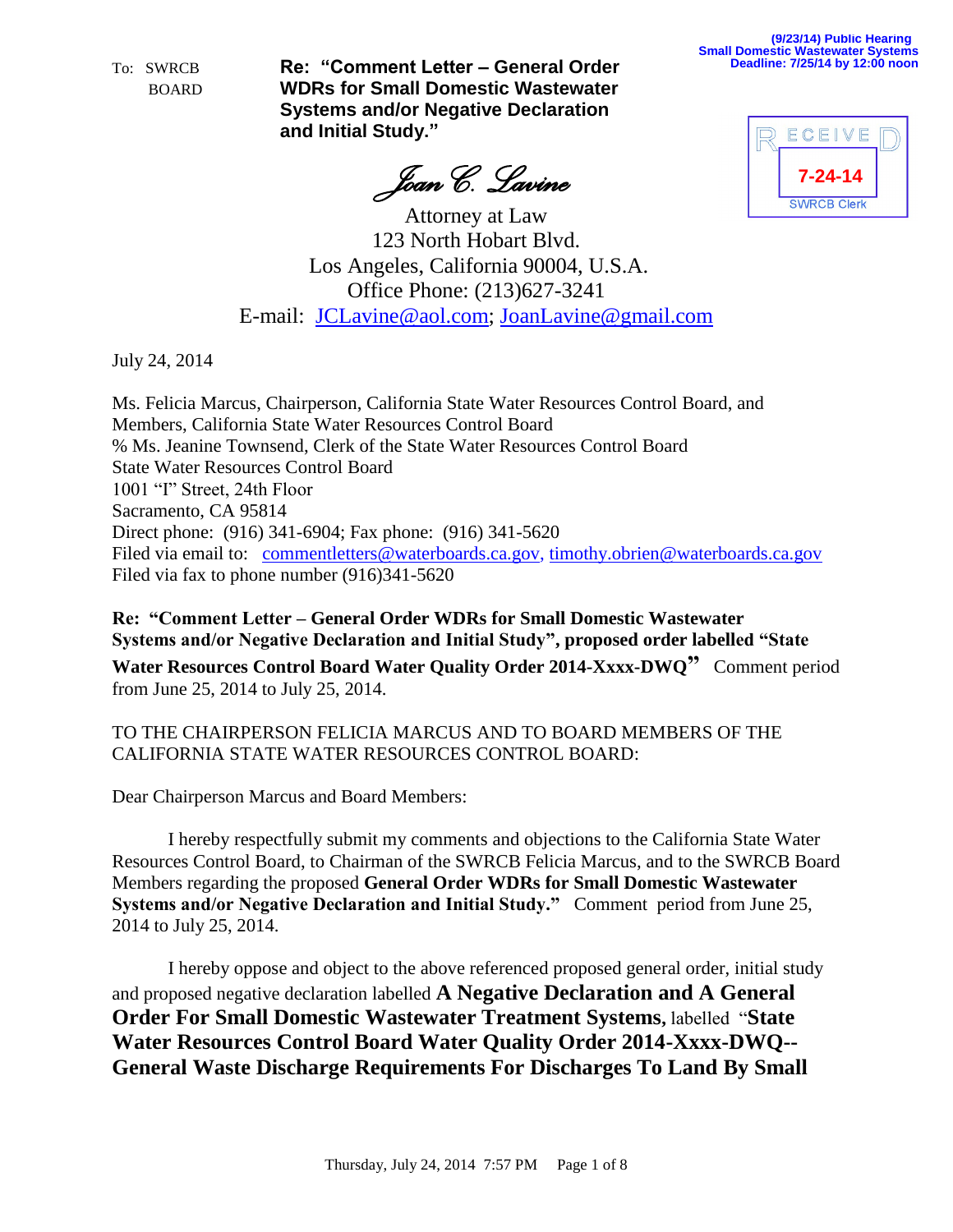**Domestic Systems<sup>?</sup>.** I recommend and urge that you vote AGAINST the adoption of this proposed general order, initial study and proposed negative declaration.

In summary, my comments, objections and positions are as follows:

- 1. I recommend you vote "NO" and AGAINST the adoption of the proposed order as a whole, and reject the initial study and proposed negative declaration, as not in compliance with APA rulemaking requirements under Govt. C. 11340, et seq., and as conflicting with Water Code, Sec. 13291, and the California Constitution, Art. 11, Sec. 7.
- 2. I object that the initial study and proposed negative declaration and proposed findings overall substantially lack any "substantial evidence" required to support a negative declaration under Public Resources Code, §§ 21080(e) and 21082.2(c), 14 CCR §§ 15064(f)(5) and 15384.
- 3. I object that this proposed general order is overbroad, too vague, duplicative, arbitrary, harsh and punitive, unenforceable and too costly.
- 4. I recommend the Board strike out and remove from the proposed general order the list of "prohibitions" on page 13 in section A, as overbroad, too vague, arbitrary, unreasonable, exceeding statutory and constitutional limits of Board's authority, and unenforceable, and interfering with and constituting regulatory revocation and "taking" of vested property rights involved with issued permits and licenses.
- 5. I object that the proposed general order lacks provisions for grandfathering in issued permits and licenses.
- 6. I object that the proposed general order lacks procedure for and granting exemptions, required by Water Code 13291 Subsec. (b)(6).
- 7. I object that the proposed general order fails to comply with federal Clean Water Act regulatory requirements for adequate written, mailed notice to interested parties under Title 40 CFR, Sec. 25.5, and Due Process of Law reasonable notice and reasonable opportunity to be heard requirements of the  $5<sup>th</sup>$  and  $14<sup>th</sup>$  Amendments, U.S Constitution.

1. I OBJECT THAT THIS PROCEEDING DOES NOT COMPLY WITH THE RULEMAKING REQUIREMENTS OF THE APPLICABLE APA PROVISIONS UNDER GOVERNMENT CODE, § 11353 AND § 11342.600. SWRCB v. OAL, 12 Cal.App.4<sup>th</sup> 697, 16 CR2d 25 (1993, 1st Dist.). ADOPTION OF A GENERAL ORDER BY THE SWRCB IS A FORM OF A RULEMAKING PROCEEDING.

I object that the State Water Resources Board lacks authority, that is, jurisdiction, to approve or adopt a "General Order" unless it complies with the California Administrative Code rulemaking provisions as applied to it through Government Code, Sec. 11353, because a "general order" is a "regulation". Government Code, Sec. 11342.600 defines a regulation as follows:

"Regulation" means every rule, regulation, order, or standard of general application or the amendment, supplement, or revision of any rule, regulation,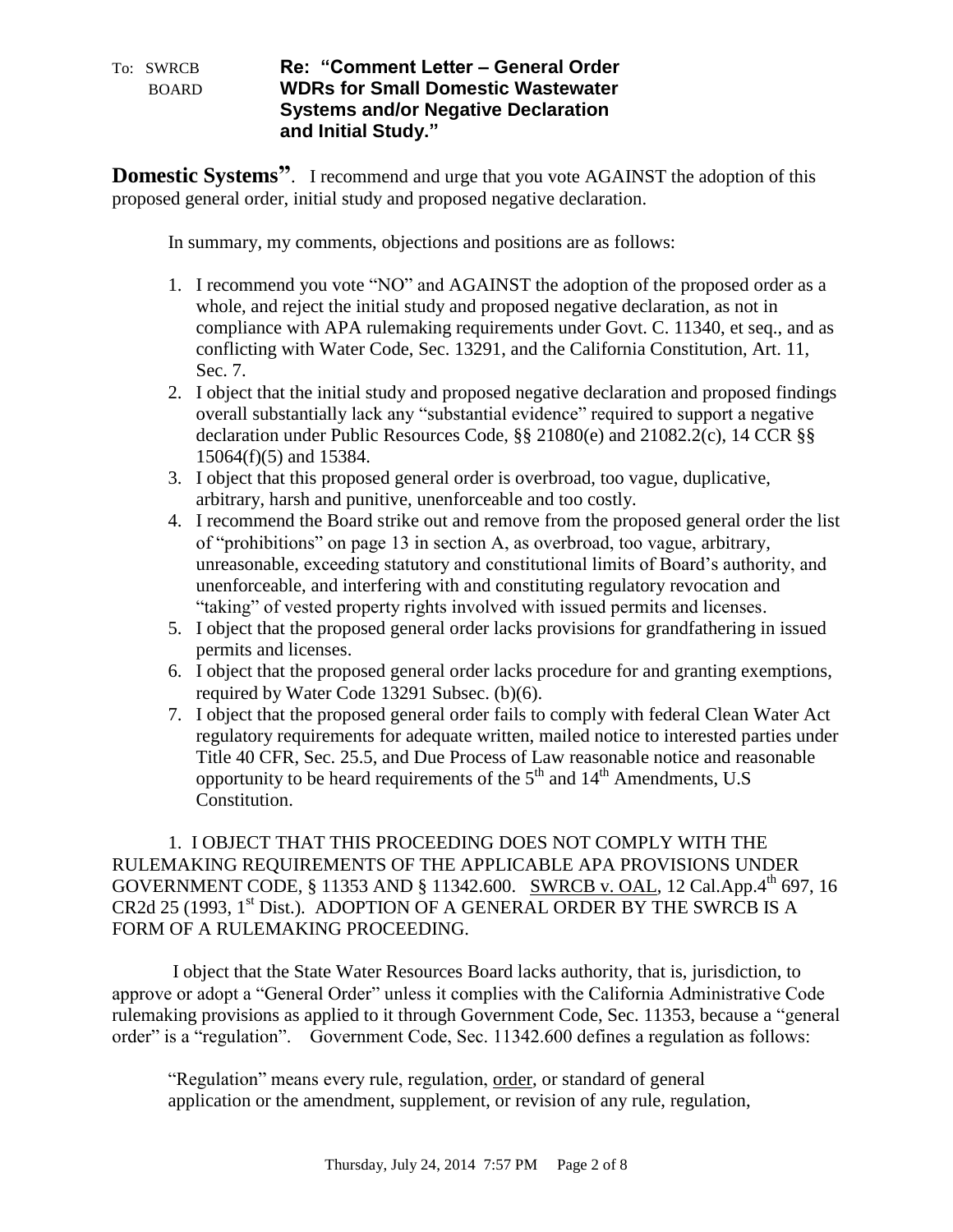order, or standard adopted by any state agency to implement, interpret, or make specific the law enforced or administered by it, or to govern its procedure. (Emphasis added.)

This proposed general order for a CEQA "negative declaration" does not comply in the least the rulemaking proceedings under the California Administrative Procedure Act (APA), Cal. Gov't Code, § 11340 et seq. If adopted by this SWRCB without it conducting those statutorily mandated rulemaking proceedings, it would be void. OAL v. SWRCB, 12 Cal.App.4<sup>th</sup> 697  $(1993, 1<sup>st</sup> Dist.).$ 

2. I OBJECT TO THE LACK OF CONSTITUTIONALLY AND STATUTORILY ADEQUATE NOTICES OF THESE PROCEEDINGS, THE PROPOSED GENERAL ORDER, THE INITIAL STUDY AND PROPOSED NEGATIVE DECLARATION: I cannot determine and establish that the pending proposed General Order and Negative Declaration above referenced have been served substantially or at all on other agencies in California that are affected by it, i.e., all of the 58 counties in California, all California municipalities, all governmental districts, all California residential property owners, users and occupants. Nor can I establish that constitutionally and statutorily adequate service of notice of proceedings and what is proposed have been effectuated, which comply with federal law under the U.S. Clean Water Act applicable regulations under 40 FCR, § 25.5, requiring that service by mail be accomplished on all of them. I therefore object to lack of constitutionally minimally adequate notice to all interested and affected parties as required by the Due Process Clauses,  $5<sup>th</sup>$  and  $14<sup>th</sup>$  Amendments, U.S. Constitution; Mullane v. Central Hanover Trust etc. Bank, 339 U.S. 306; 70 S. Ct. 652 (1950).

3. This proceeding and activity appears to be another, further, different administrative proceeding to adopt more regulations to implement, extend or re-write Water Code, Secs. 13240 through 13399.7, inclusive, and, in particular, Water Code, Sec. 13291, the codification for the legislation adopted under AB 885. However, this Board has already enacted its regulatory rulemaking and enactment of regulations of Water Code, Sec. 13291 in its 2012 OWTS Policy, SWRCB Resolution No. 2012-2032. This proposed order, as a series of proposed regulations, appears to be largely duplicative of the 2012 OWTS Policy, SWRCB Resolution No. 2012-0032, is therefore unnecessary, duplicative and creates potential and actual conflicts with this Board's 2012 OWTS Policy and the Water Code, Secs. 13240 through 13399.7, inclusive. It tends to conflict with the 2012 OWTS Policy and appears to have the effect of overriding, superseding and replacing it.

4. On page 13, in Section A of the proposed general order, a list of proposed regulatory prohibitions is set forth. I urge that it be deleted as overbroad, too vague to be enforceable, arbitrary, unreasonable, and exceeding this Board's statutorily granted authority and the constitutional limits of exercising this Board's and its Regional Boards' police powers. I object that all those listed prohibitions are overboard, vague, arbitrary, unduly harsh, and unnecessarily punitive, unnecessary, and unenforceable and exceed the statutory and constitutional limits of administrative agency rulemaking authority. Fundamental administrative law and constitutional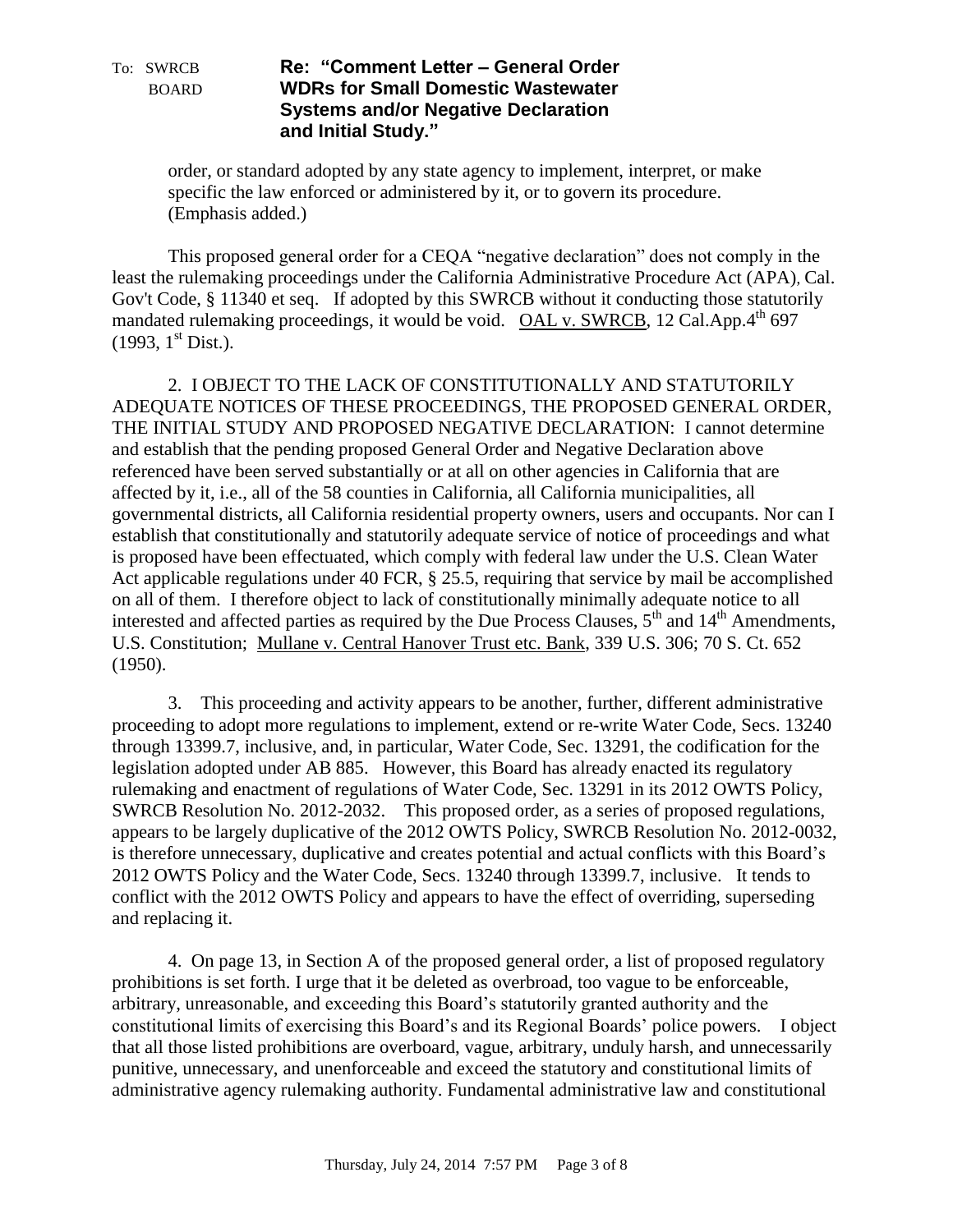law place limits on the authority of an administrative agency, as well as the California State Legislature, county, municipal and other government rulemaking entities with (quasi)-legislative authority, by limiting the legislative enactments only to those assertions of legislative authority that are necessary. So where a governmental entity can curb or prevent an evil or activity by regulation, it exceeds its jurisdiction by entirely prohibiting it. San Diego TB Assn. v. East San Diego, 186 Cal. 252; 200 P. 393 (1921); Jones v. City of Los Angeles, 211 Cal. 304, 295 P.14 (1930); 13 Cal. Jur. 3d Constitutional Law § 141.

The California Water Code, Sections 13280 through 13285 provide the bases for evaluating whether complete prohibition of an activity should be ordered. These legislative provisions are self-executing and do not require further legislation or regulations to make same operative and effective. These provisions do not authorize the SWRCB or its Regional Boards to engage in across-the-board complete regulatory prohibitions. They require this agency and its regional boards to engage in case-by-case, permittee-by-permittee, discharger-by-discharger determinations.

In California Water Code, Section 13399.7 the State Legislature set forth the limitations on law enforcement for minor violations. The proposed General Order appears to conflict with and exceed the law enforcement authority of the SWRCB and its Regional Boards in Wat. C. 13399.7 by purporting to establish different and more punitive regulatory action and punishment, particularly by use of regulatory prohibitions which are likely to be confiscatory regulatory takings.

5. I object that the proposed "negative declaration" overall lacks "substantial evidence" to support any conclusions or findings of "no" or "less than" significant adverse effect in a negative declaration.

I object that the initial study is conclusionary and speculative so as not to provide this agency or a court with any evidentiary support whatsoever for a "negative declaration". It is rather pro forma. Facts are not disclosed as bases for the conclusions. It is missing expert opinions. It, therefore, lacks "substantial evidence"-- i.e., facts; reasonable assumptions predicated on facts (inferences); expert opinions supported by facts--that may be considered by the SWRCB or a court under Public Resources Code, §§ 21080(e) and 21082.2(c), 14 CCR §§ 15064(f)(5) and 15384. See CEB California Practice under the California Environmental Quality Act, Ch. 6, § 6.39.

An important purpose of the initial study generated by an agency to support its conclusion of a "negative declaration" is to provide documentation of the factual bases for the findings in a negative declaration that a project will not have a significant effect on the environment. Title 14 CCR § 15063, subd. (c)(5); Citizens, etc. v. Inyo Co., 172 Cal.App.3d 151, at 171.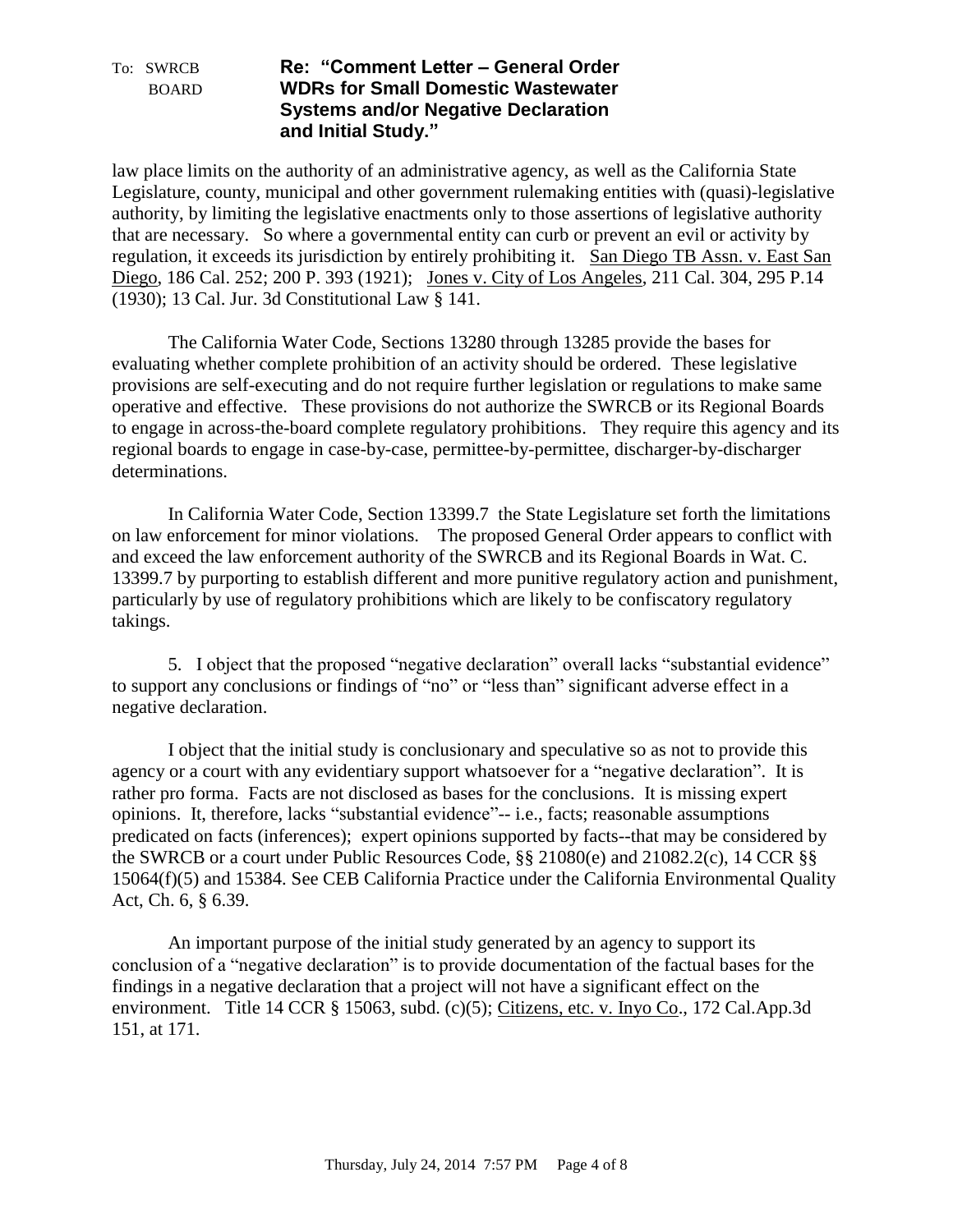Title 14 CCR 15384(a) provides the following definition of what "substantial evidence":

"….enough relevant information and reasonable inferences from this information that a fair argument can be made to support a conclusion, even though other conclusions might be reached."

The initial study fails to disclose the evidence on which that initial study has relied, and, therefore, it does not constitute "substantial evidence" or any evidence at all. Thus, the proposed negative declaration lacks the required evidentiary support for it. Sunstrom v. Mendocino Co., 202 Cal.App.3d 296 (1988); City of Livermore v. LAFCO, 184 Cal.App.3d 531 (1986); CEB California Practice Under CEQA, Ch. 6, § 6.41.

The initial study, at page 63, in section (b) and (c), improperly provides for negative findings and negative declarations which are impermissibly based on future studies and future investigations. In Sundstrom v. Mendocino Co., 202 Cal.App.3d 296, at 306-307 (1988,  $1<sup>st</sup>$ Dist.), the Appellate Court there explained why future studies do not constitute evidentiary support for a negative declaration. The Appellate Court held:

The requirement that an applicant adopt measures recommended in a future study is in direct conflict with the guidelines implementing CEQA. California Code of Regulations, title 14, section 15070, subdivision (b)(1) provides that if an applicant proposes measures that will mitigate environmental effects, the project plans must be revised to incorporate these mitigation measures "*before* the proposed negative declaration is released for public review . . . ." Here, the use permit contemplates that project plans may be revised to incorporate needed mitigation measures after the final adoption of the negative declaration. **This procedure, we repeat, is contrary to law.** (Sundstrom v. Mendocino Co., 202 Cal.App.3d 296, at 306). (Emphasis, in bold print, added.)

#### \*\*\*\*\*\*\*\*\*\*\*\*\*\*\*\*\*\*\*

A study conducted after approval of a project will inevitably have a diminished influence on decisionmaking. Even if the study is subject to administrative approval, it is analogous to the sort of post hoc rationalization of agency actions that has been repeatedly condemned in decisions construing CEQA. ( Id. at p. 35; No Oil, Inc. v. City of Los Angeles, supra, 13 Cal.3d 68, 81; Environmental Defense Fund, Inc. v. Coastside County Water Dist. (1972) 27 Cal.App.3d 695, 706 [104 Cal.Rptr. 197].) (Sundstrom v. Mendocino Co., 202 Cal.App.3d 296, at 307).

See CEB California Practice Under the California Environmental Quality Act, Ch. 6.

6. IN PARTICULAR, WHAT ABOUT THE POTENTIALLY SIGNIFICANT ADVERSE IMPACTS ON HUMAN BEINGS? Other than a terse, much too conclusionary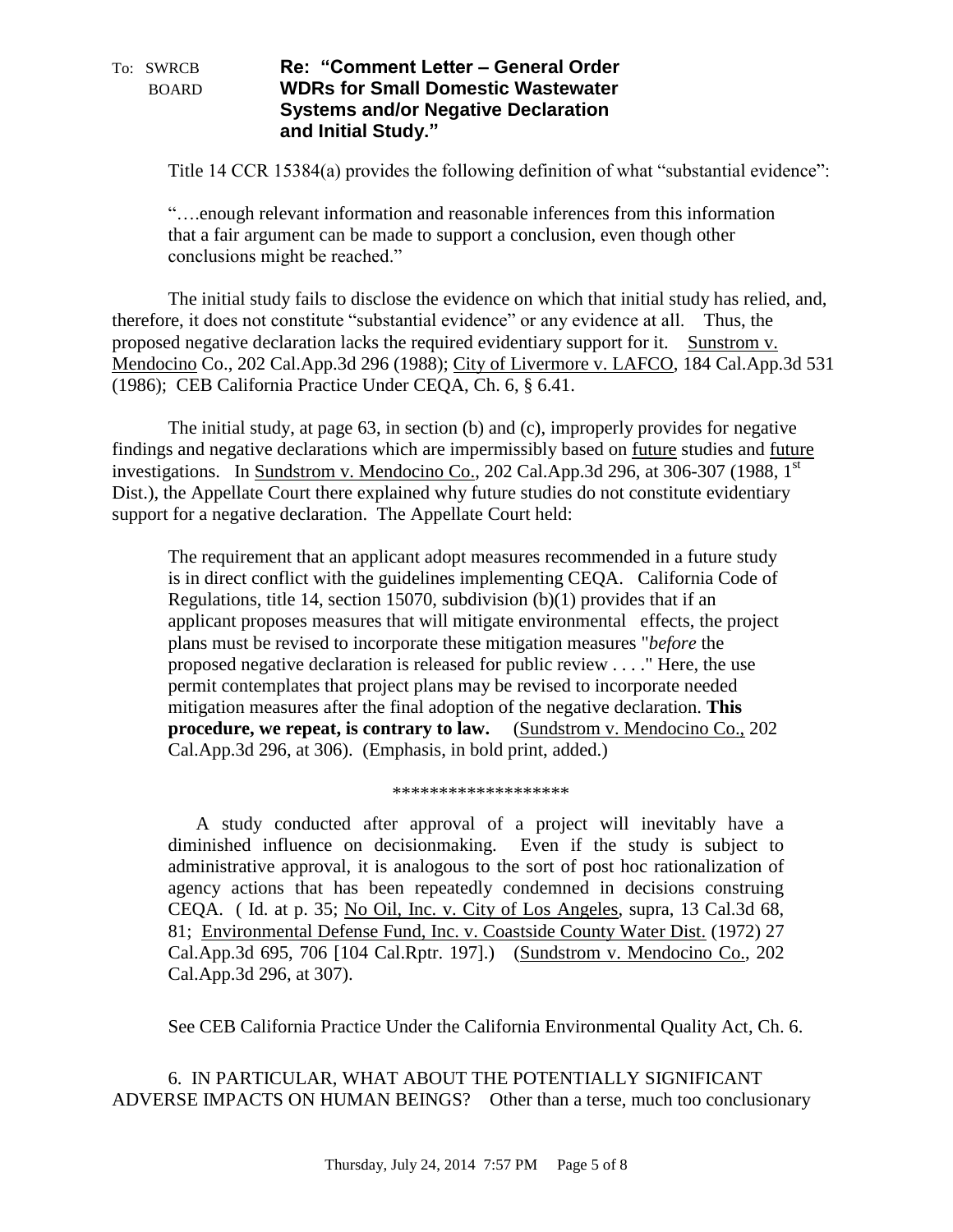statement about humans, the initial study fails to address the numerous staggeringly significant adverse environmental impact issues and facts regarding CEQA Guidelines, Appendix G Checklist, Section XVIII. MANDATORY FINDINGS OF SIGNIFICANCE, Subsection (c), impact issues covering significant adverse effects on human beings under the CEQA Guidelines Checklist. It is dismissive, perfunctory, and barely touches on considerable numbers and size, both qualitatively and quantitatively. Public Resources Code, Sec. 21083(b)(3); 14 CCR 15065(a)(4). CEQA Guidelines, Appendix G Checklist, Section XVIII. MANDATORY FINDINGS OF SIGNIFICANCE, Subsection (c).

It lacks any evidence addressing the growth-inducing potential from the likelihood of ejecting modest-means individuals from their rural residences who will likely migrate into cities and suburban areas, resulting from the significant adverse effect of shuttering rural and nonsewered outlying residential communities that lack the financial resources to install sewering or for which sewering is not otherwise feasible due to geography, geology, earthquake activity and seismic hazards.

It fails to address whether this general order will result, directly or indirectly, in shutting down entire residential communities that lack sewer systems and/or sewage/waste treatment plants and facilities so that residents lose their homes due to their becoming uninhabitable.

It fails to address the potential adverse significant impacts on local governments in urban and suburban areas from a substantial migration and influx of modest-means, indigent individuals and seniors into them, what impacts it will have in population receiving areas on their health care delivery systems, public and private, and their needs for senior and affordable housing and for senior assisted living.

It lacks evidence or discussion about the significant adverse financial impacts residents and residential property owners due to the need and legal requirements for housing relocation, particularly for those of modest means and who are seniors, and the significant adverse psychological and social impacts on humans, particularly the elderly, from forced relocation, as required by state and federal laws. See Title 42 U.S.C, Sec. 4600, et seq.

It lacks evidence about the likely significant adverse impacts on human beings due to the actual expected costs to rural, modest-means, affordable housing owners and residents involved in installing sewer systems and sewage disposal plants. The potential of \$500 to \$1000 a month assessments for 30 years are confiscatory costs. These assessments reach from \$360,000, and up to \$500,000 per residential parcel. Many rural and non-sewered parcels are not worth such sums and would be "under water" financially and worthless.

It lacks any evidence or discussion about the funding requirements and the rights of rural residents, affordable housing residents, senior citizens, mobile home parks and trailer parks, modest-means residents in outlying areas on septic to receive funding for upgrading of OWTS under Water C. 13291.5.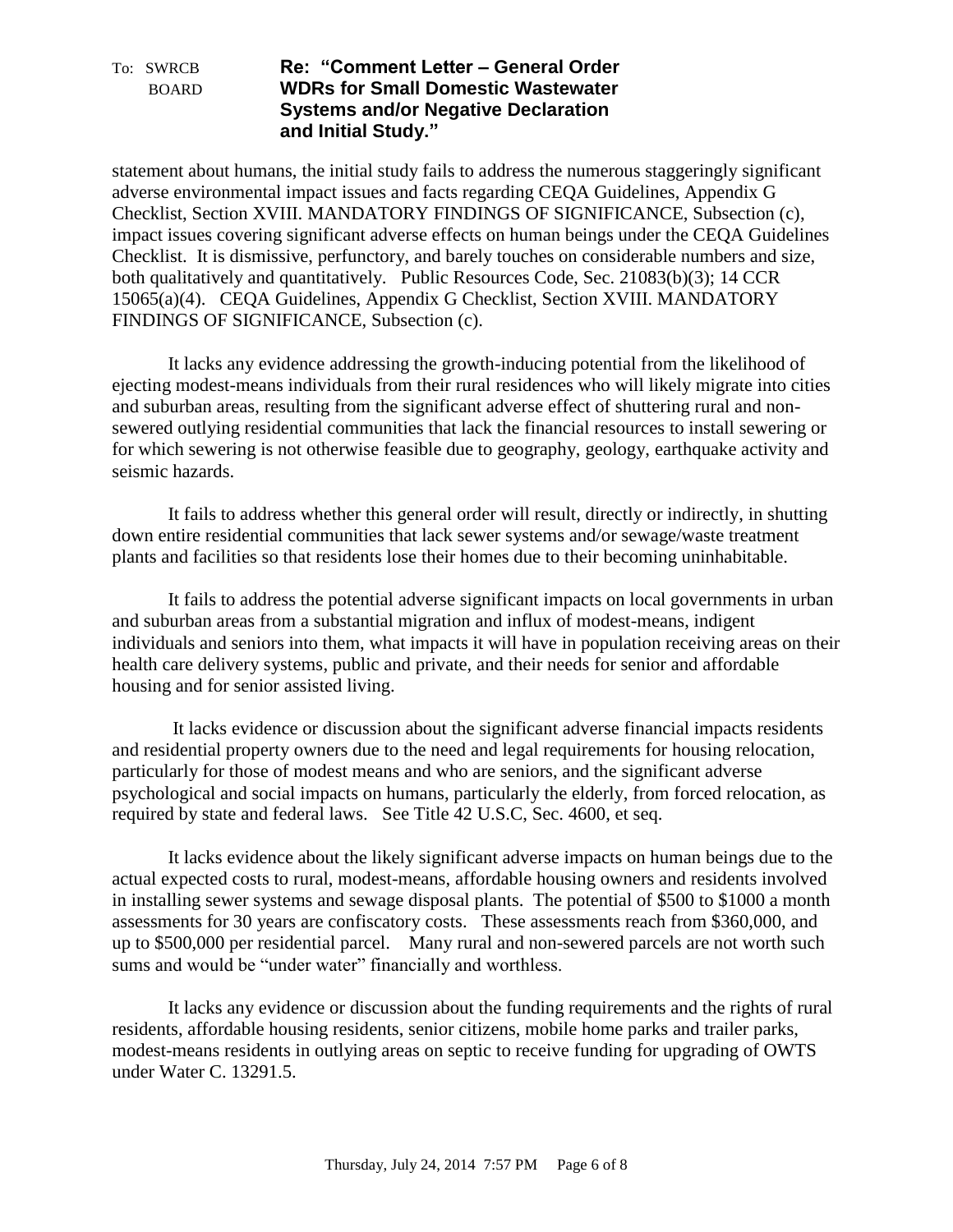It lacks any evidence or discussion about the significant adverse impacts due the requirement that the State fund the state-mandated funding under the California Constitution, Article 13B, Section 6.

The proposed General Order, identified as statewide, would have extensive significant and significantly adverse impacts on the environment statewide on a cumulative basis, and particularly on human beings who are modest, low-income, elderly and seniors on fixed and limited incomes, and on agricultural areas where modest income workers live near rural agricultural operations. It is likely to cause a population shift from rural and suburban areas to cities and thus would be growth-inducing.

It may displace and thereby significantly adversely affect California organic agricultural businesses by making the costs prohibitive to operate certified organic farms so that they are put out of business are likely.

7. Cost shifts to small residential property owners, tenants, low-cost housing occupants and owners, rural, burdens, elderly, young families with low incomes are likely to occur. It allows cost shifting of costs of development that should be shouldered by developers and governmental entities to individual property owners and results in confiscatory regulatory takings without notice or any reasonable opportunity to be heard and displacement without residential housing assistance in violation of Title 42 USC Sec. 4600, et seq.

8. This proposed general prohibition order, and its proposed negative declaration and initial study, focus solely on domestic use, i.e., residential use and residential occupancy of properties. It has the impact of leveling accusations of fault and wrong-doing on residential occupants, users and owners on a disparate, discriminatory basis. Same violates the Due Process Clauses and Equal Protection Clauses of the Fifth and Fourteenth Amendment, U.S. Constitution, and Article I, Sections 1, 16 and 19, California Constitution. While issuing TMDL permitting maximum daily discharge allowances to commercial and governmental interests, residential or domestic "dischargers" are entirely prohibited from any equivalent discharging. This is disparate, invidiously discriminatory, and uneven-handed.

9. There is no indication that the SWRCB, as the lead agency, has made any effort to, or as substantially complied with the statutory requirement that it have consulted with all (or any) responsible and trustee agencies, required by Public Resources Code, Sec. 21080.3(a), 14 CC, Secs. 15063(g), 15073(c), CEB CEQA Sec. 6.43.

Given that this order is statewide, the statutorily required consultations would appear to include all other California State agencies, all 58 counties in California, all municipal governments and their agencies, all governmental districts within California such as water, utility, electricity (i.e., the City of Los Angeles Department of Water and Power, Los Angeles County Waterworks, the United States Environmental Protection Agency and various other affected U.S. Government agencies).